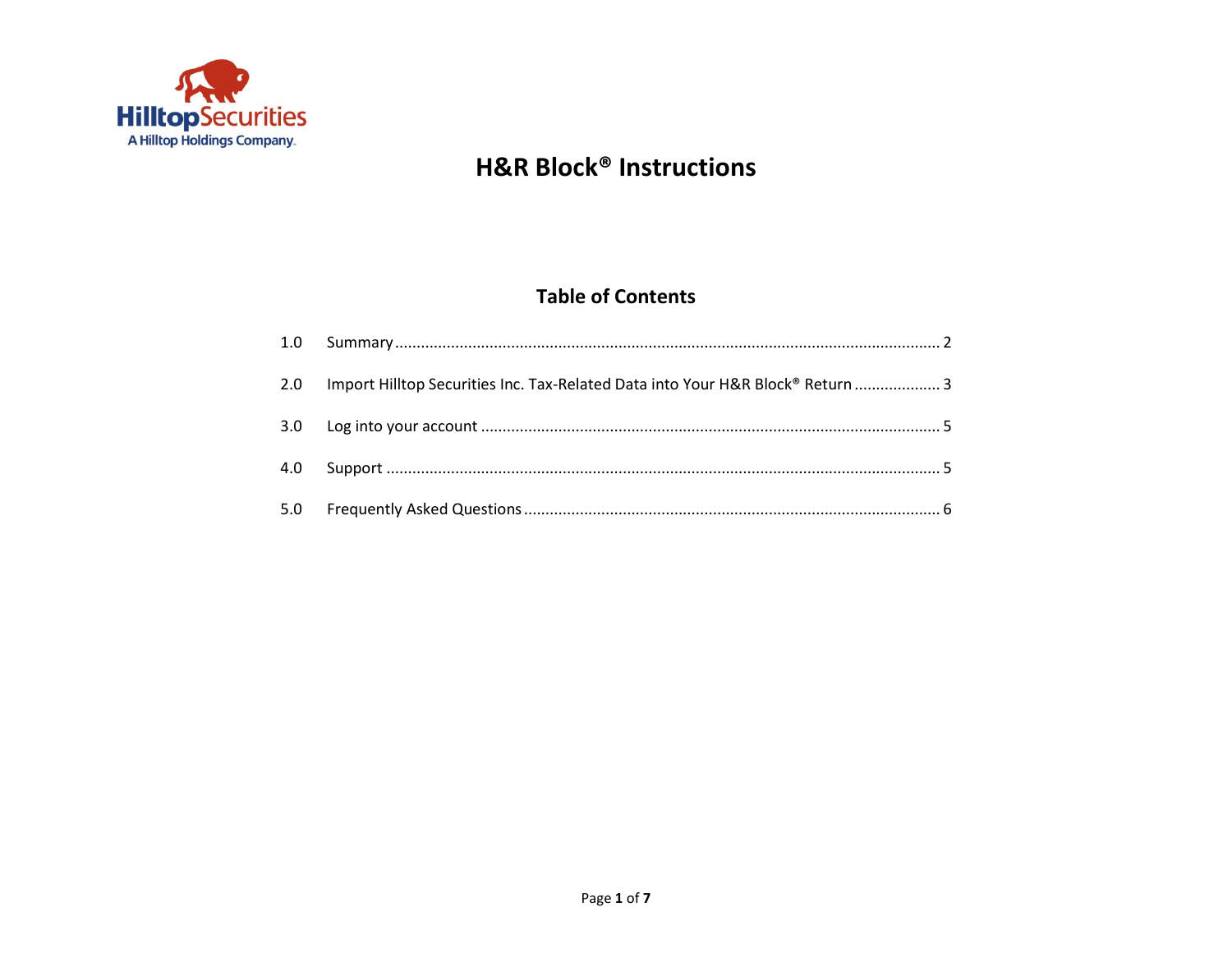

### <span id="page-1-0"></span>**1.0 Summary**

Hilltop Securities supports the ability for you to import your tax-related data from the following tax statements and forms into H&R Block**®**:

1099-DIV 1099-INT 1099-OID 1099-B 1099-R

The instructions below will provide the basic steps to assist you with importing your data. HilltopSecurities does not support H&R Block Online. You may direct your questions to [H&R Block](http://www.hrblock.com/)**®**.

*Please note: It is your responsibility to verify your tax data imported by H&R Block***®** *against your own records to ensure accurate and complete reporting of all required tax information. Specifically, H&R Block***®** *downloads information from your 1099 composite statement(s) and from the supplemental gain/loss information provided in your 1099 package. You should confirm which information should be reflected and consult a qualified tax professional regarding your personal situation to ensure appropriate reporting. Please refer to your 1099 package for more detailed information.*

### **NOTICES**

If a mutual fund or a real estate investment trust declares a dividend in October, November or December payable to shareholders of record on a specified date in such a month, the dividends are treated as paid by the RIC or REIT and received by the recipients on December 31 of such year as long as the dividends are actually paid by the RIC or REIT during January of the following year. Consequently, your Form 1099 may include payments you did not receive until January . In addition, certain types of investments are subject to adjustments that could change the tax reporting on your account. We may receive updates from certain mutual funds to reallocate income payments to different categories after December 31. If it is necessary to adjust your Form 1099, we will mail you an adjusted form by mid-March.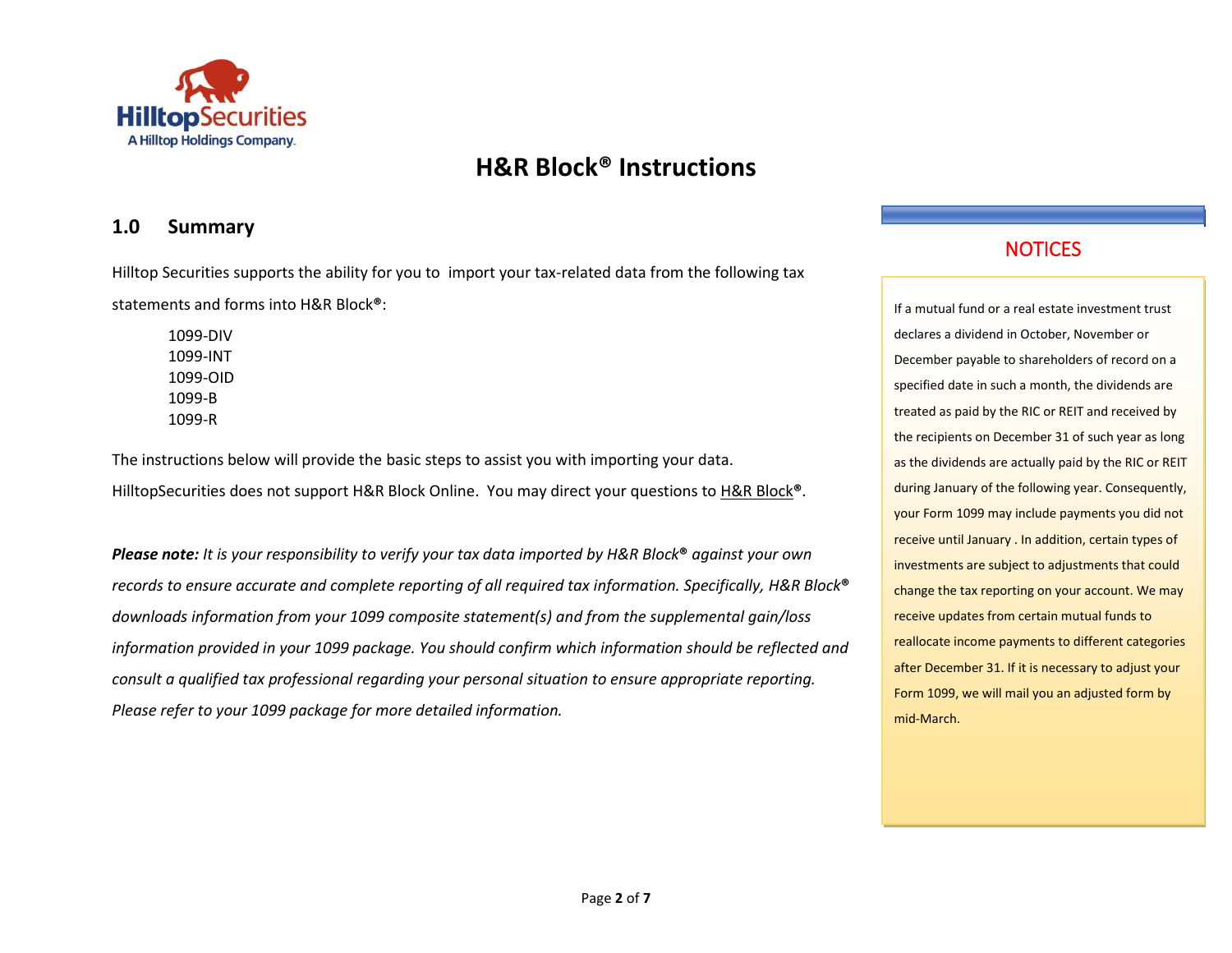

### <span id="page-2-0"></span>**2.0 Import Hilltop Securities Inc. Tax-Related Data into Your H&R Block**® **Return**

- 1. If you have not already done so, install and open your H&R Block® program (any current version of the software). You may also use H&R Block Online available at [http://www.hrblock.com/online-tax-filing.](http://www.hrblock.com/online-tax-filing)
- 2. H&R Block® will walk you through the steps necessary to complete your tax return. Consult the "**Help**" section within H&R Block® program or contact their support cente[r https://www.hrblock.com/support/](https://www.hrblock.com/support/) for instructions.
- 3. When you reach the "**Import from Financial Institutions**" step, you will see a list of brokerage firms that offer downloads. Select "**Hilltop Securities Inc./Account Number**"
- 4. Enter your full Account number and Document ID as it appears on your Tax Statement
- 5. You may enter the Document ID as appears with or without spaces "*ABCD EFG 1234*" or "*ABCDEFG1234*"

#### **Tax Statement:**

HILLTOP SECURITIES INC. 717 N. HARWOOD STREET, SUITE 3400 DALLAS, TX 75201

**Tax Information Account 12345678**  Statement Date: MM/DD/YYYY Document ID: ABCD EFG 1234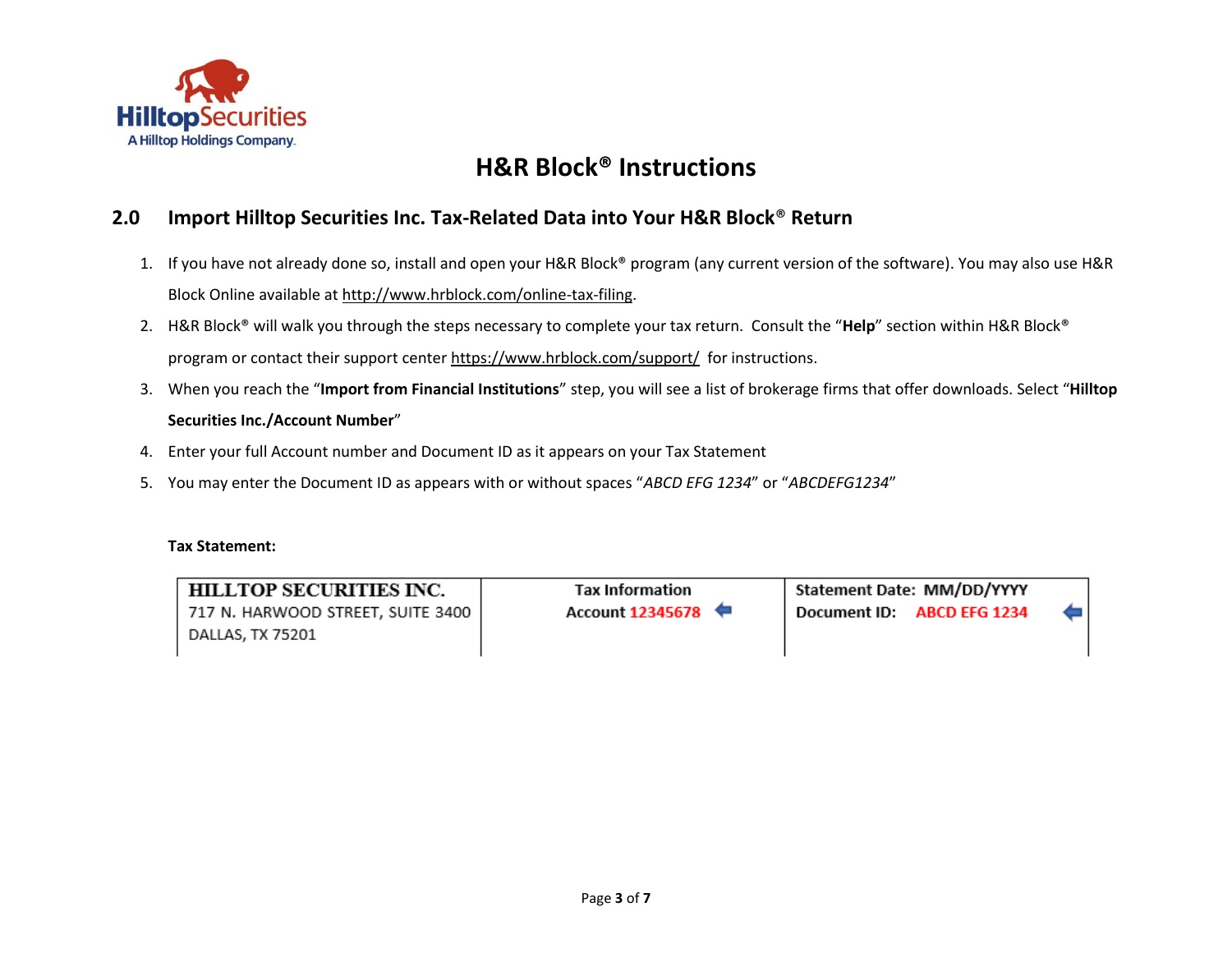

#### **H&R Block:**

For assistance, visit the Hilltop Securities Inc./Account Number support site.

| Account Number: 12345678 |               |  |
|--------------------------|---------------|--|
| Document ID:             | ABCD EFG 1234 |  |

- 6. Your available tax forms will appear on the "**Import Success. We imported these Forms 1099-### from Hilltop Securities Inc.**" screen.
- 7. Go through the Interview and edit each item to make sure your information is accurate and complete. Look for information with an exclamation point "!" - That means you need to open the item and verify your information is correct.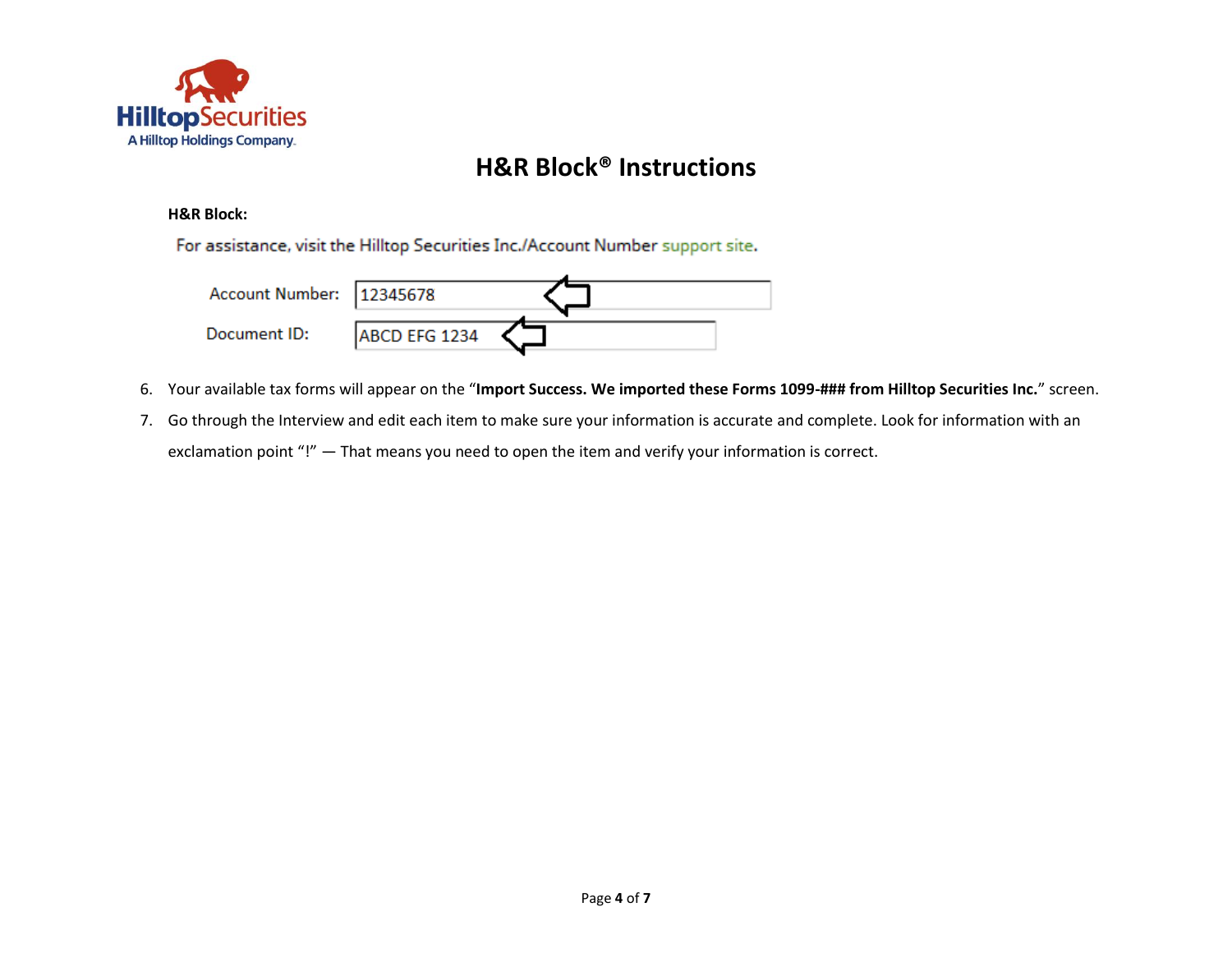

### <span id="page-4-0"></span>**3.0 Log into your account**

- For security reasons you have 3 attempts to login with your Account and Document ID
- For assistance with logging in, please contact your financial professional or contact Client Services at 833-484-4357.

### <span id="page-4-1"></span>**4.0 Support**

- For assistance with H&R Block<sup>®</sup> program, please visit their support website at<https://www.hrblock.com/support/> or call 800-472-5625.
- For assistance with your Hilltop Securities Inc. tax documents, please contact your financial professional or contact Client Services at 833-484-4357.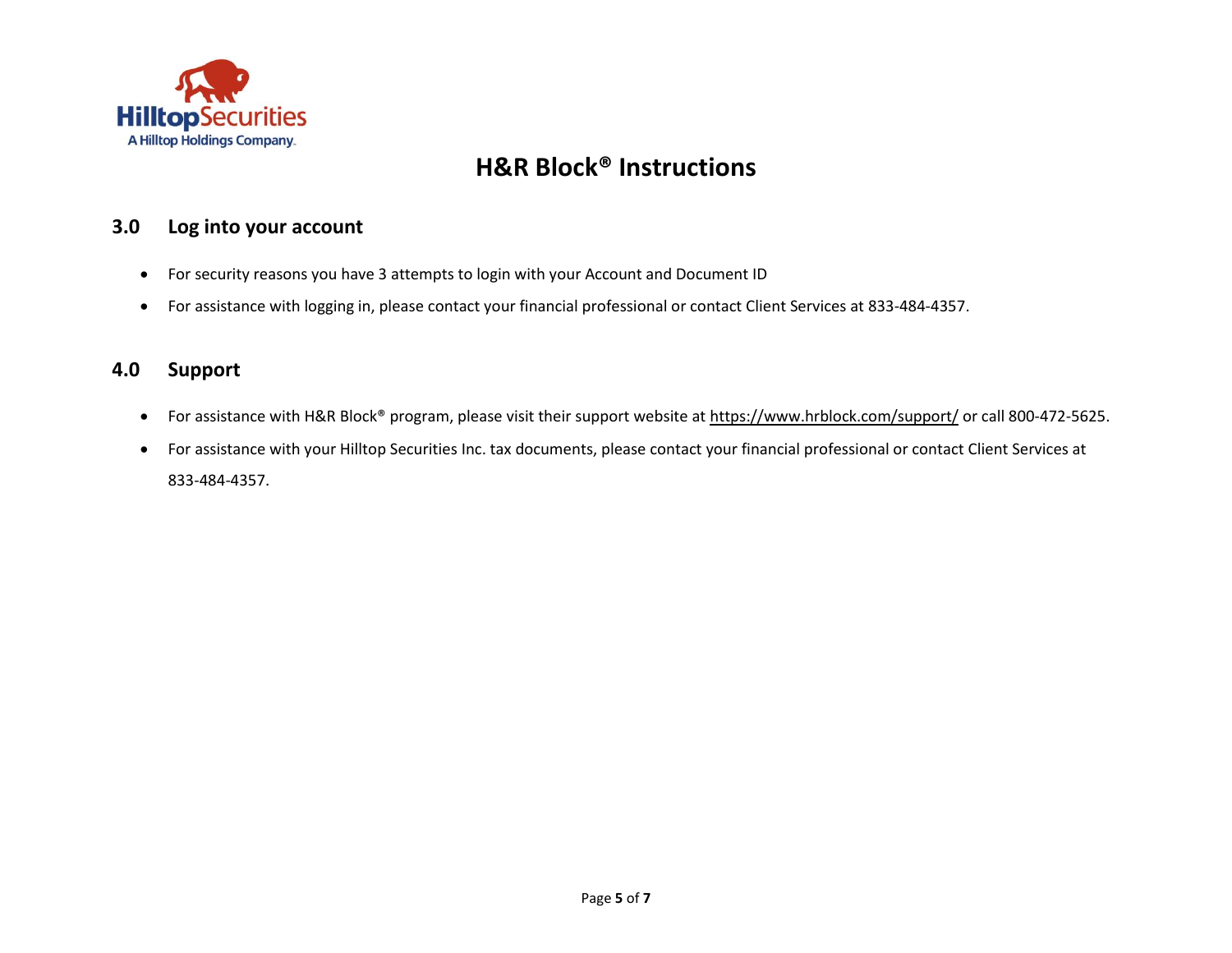

#### <span id="page-5-0"></span>**5.0 Frequently Asked Questions**

**1. What happens if H&R Block® information is different than the information on the tax forms I receive in the mail or retrieve from MOmentum Client?**

Tax documents mailed from HilltopSecurities or accessed via the MOmentum Client website is the official source of tax information. The information you import into H&R Block® should be verified against the mailed or retrieved copy from MOmentum Client. If you notice a discrepancy, please contact your financial professional or contact Client Services at 833-484-4357.

#### **2. Which IRS 1099 tax forms can I import from HilltopSecurities?**

HilltopSecurities provides information from IRS Forms 1099-DIV (Dividends and Distributions), 1099-INT (Interest Income), 1099-B (Proceeds from Broker and Barter Exchange Transactions), 1099-OID (Original Issue Discount) and 1099-R (Distributions from IRAs) available for import into your H&R Block® return.